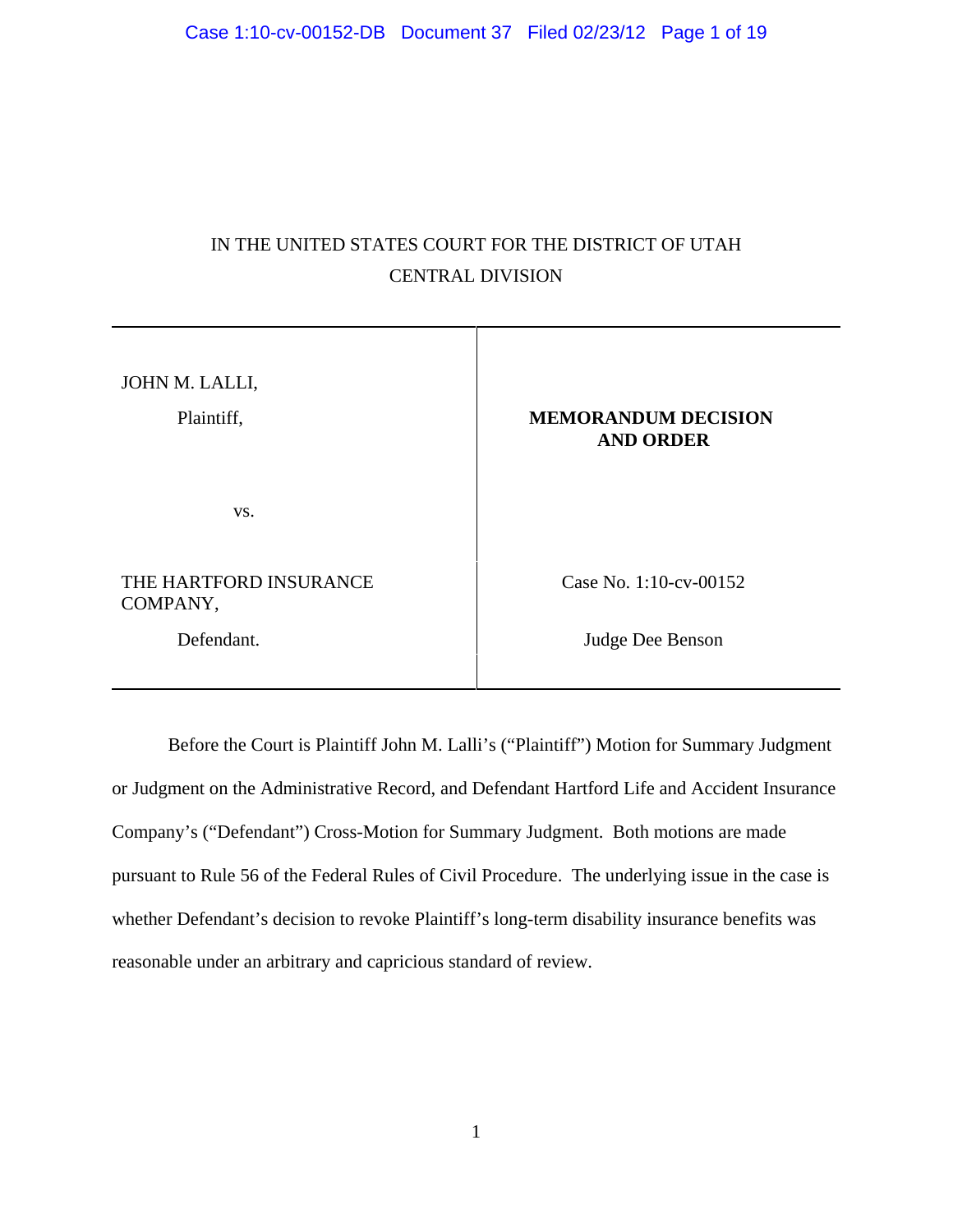## **I. FINDINGS OF FACT**

## **A. Plaintiff's History**

Plaintiff's disability insurance benefits were revoked by Defendant in February 2010 on the ground that Plaintiff was no longer disabled. (Pl.'s Mem. Supp. Mot. Summ. J. 6 (Dkt. No.17)). It is the reasonability of that decision that is at the heart of the present controversy.

Plaintiff is a sixty-year-old man who spent his entire professional life in the insurance industry. (Pl.'s Mem. Supp. Mot. Summ. J. 3 (Dkt. No.17)). Throughout his thirty-year career, Plaintiff started up, owned, operated, sold, and re-opened multiple health insurance brokerages. *Id.* at 3-4. His insurance brokerages insured major auto dealers, manufacturers, and large businesses in Utah, Nevada, and Arizona. *Id.* at 3. Plaintiff was the recipient of numerous awards including recognition in the Regents Blue Cross and Blue Shield President's Club, and accolades as the top producer for Intermountain Healthcare and Educator's Mutual. *Id.* at 4.

Plaintiff accepted an offer from Van Gilder Insurance Company in 2000 to work as a "producer." (Pl.'s Mem. Supp. Mot. Summ. J. 4 (Dkt. No.17)). Plaintiff's job was to produce new business for Van Gilder, and to assist account executives and other support staff in retaining previously produced business. (Def.'s Mem. Opp'n to Pl.'s Mot. Summ. J. 6 (Dkt. No. 20)). As an employee of Van Gilder, Plaintiff participated in the Van Gilder Corporation Group Disability Insurance Plan issued by Defendant ("the Plan"). *Id.* at 4. The Plan was governed by the Employee Retirement Income Security Act of 1974 ("ERISA"). Plaintiff worked for Van Gilder for six years. *Id.* at 2.

In May 2006, Plaintiff was hospitalized with pneumonia. *Id.* at 7. While in the hospital,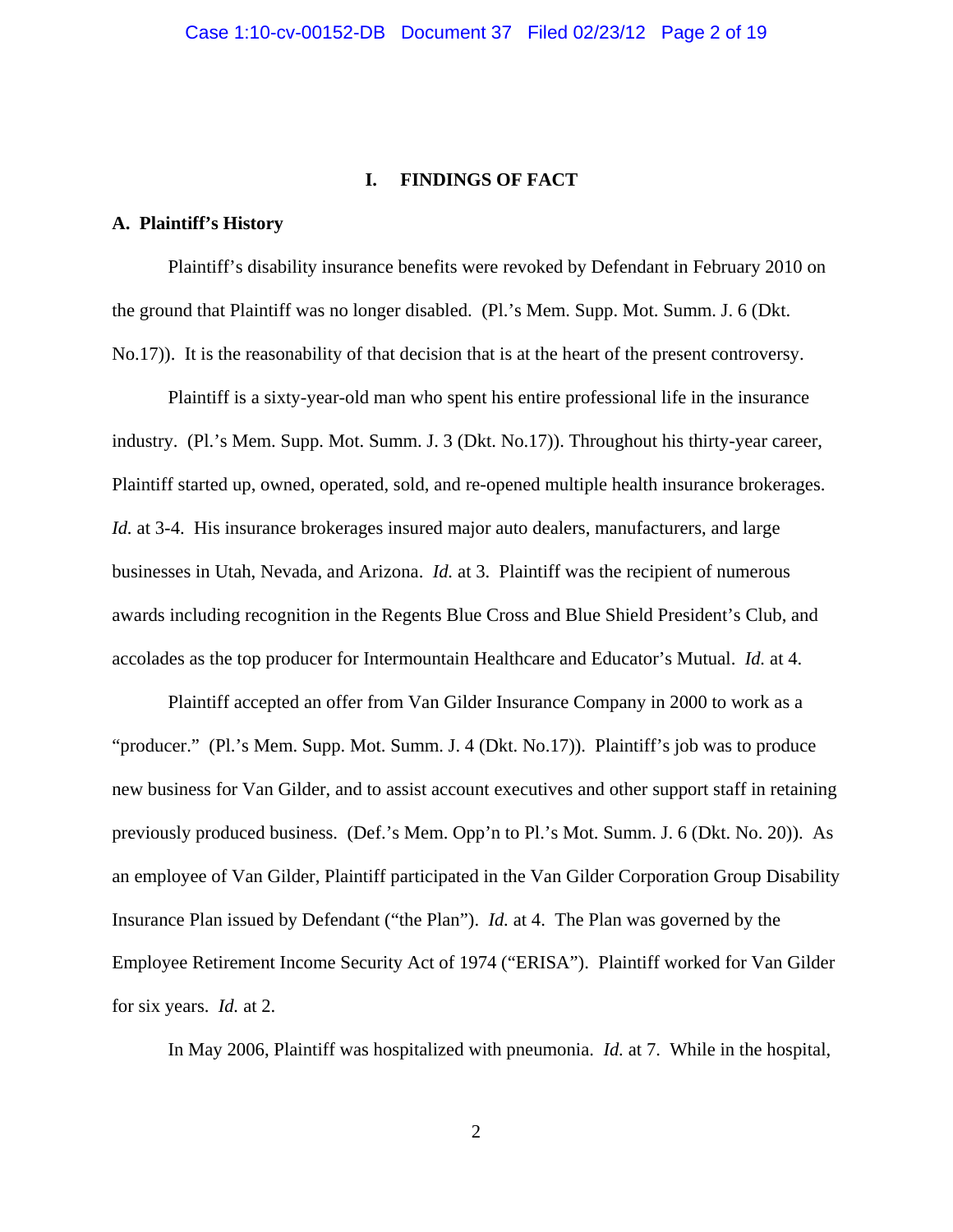#### Case 1:10-cv-00152-DB Document 37 Filed 02/23/12 Page 3 of 19

his medical providers found a "lung mass." *Id.* Plaintiff spent approximately a week in the hospital, received a battery of tests, and was subsequently diagnosed with Chronic Fatigue Syndrome, Epstein Barr Virus ("EBV"), Valley Fever, and Fibromyalgia. (Pl.'s Mem. Supp. Mot. Summ. J. 4 (Dkt. No.17)). The symptoms that accompanied his diagnosis were documented by Plaintiff's treating physician, Dr. Sam Wilson, as cough, fatigue, insomnia, fevers, chills, sweats, and pneumonia. (Def.'s Mem. Opp'n to Pl.'s Mot. Summ. J. 7,8 (Dkt. No. 20)). As a result of his physical condition, Plaintiff resigned from Van Gilder in June 2006.

In the years following his diagnosis, Plaintiff was unable to return to the physical or mental condition he had previously enjoyed. For instance, in March 2009, Dr Wilson wrote, "[Plaintiff] is a patient of mine who suffers from Chronic Fatigue Syndrome, Uncontrollable Hypertension, and Valley Fever. He is unable to work more than [three] days a week for [three] hours a day. He gets extremely fatigued very quickly and cannot physically handle a stress load." (Pl.'s Mem. Supp. Mot. Summ. J. 4 (Dkt. No.17)).

In addition, Dr. John Whitaker, a specialist who treated Plaintiff twelve times beginning in May 2008, stated in a lengthy report in February 2010 that his treatments had "served to improve [Plaintiff's] pain and fatigue," but the treatments did not "reverse the course of his illness, but only serve[d] to give him a relative few hours of respite." *Id.* at 5. Notably, Dr. Whitaker prescribed mild exercise for Plaintiff, including golf. *Id.* at 4. Dr. Whitaker also reported:

> [Plaintiff] has had occasion to visit me and at first during the visit, he is alert and interactive, participating in his own care plan and avidly involved in the conversation. Then typically, as the hour grows late, he begins quickly to fade. I see his eyes lose focus, he loses track of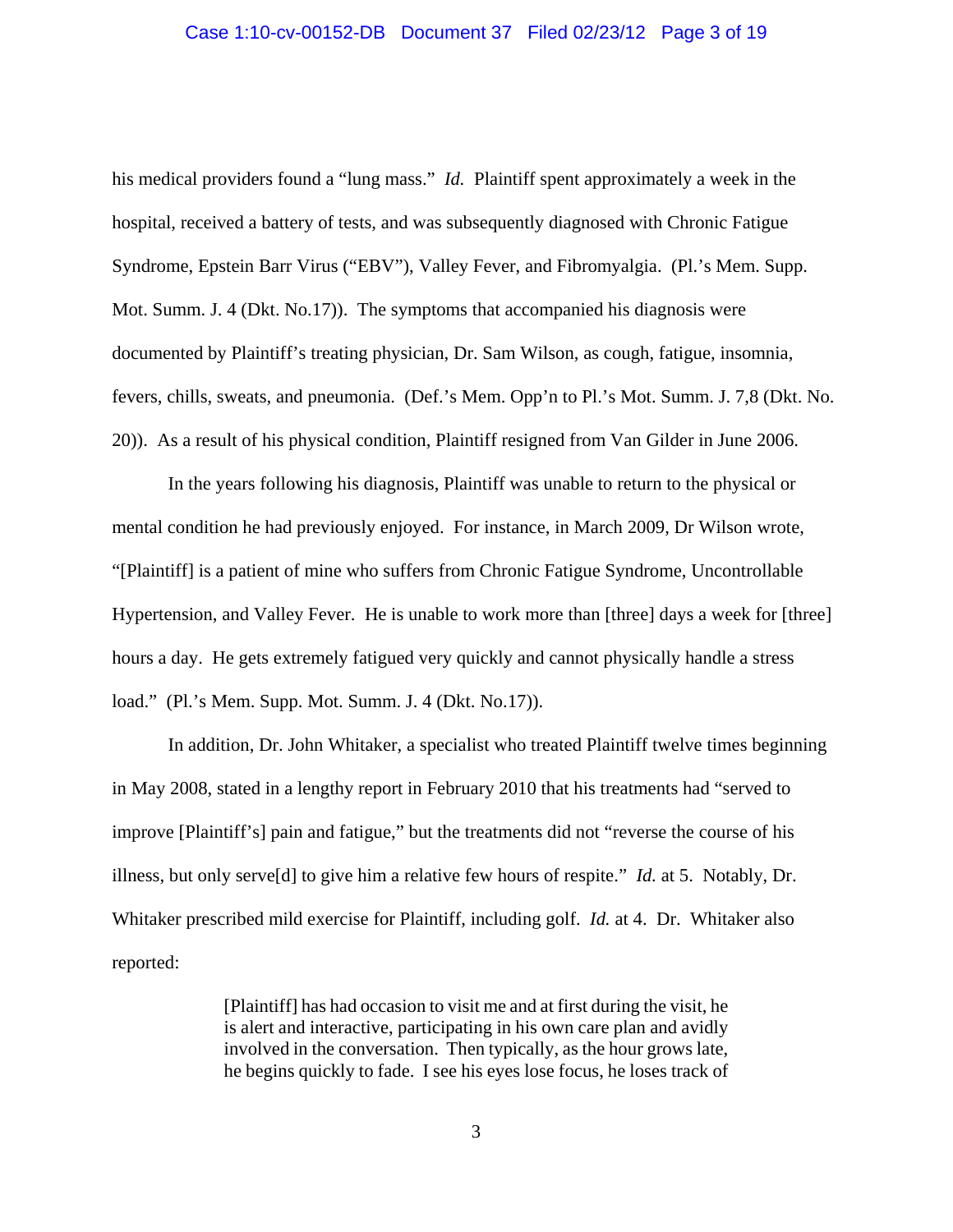the conversational flow, and has to ask repeatedly what we are talking about. His speech literally begins to slur a bit and his eyes droop and he asks to finish the visit so he can go rest. On these occasions I have had to make arrangements for him to have a ride home. This has happened regularly and frequently enough that I now ask him to have someone bring him to the visits, and we have shortened our visit time to prevent overtiring him.

It is clear to me that [Plaintiff] would not be able to work at this time on the basis of cognitive dysfunction alone, even without taking into consideration his pain and fatigue, which are considerable.

*Id.* at 6.

## **B. Plaintiff's Receipt of Disability Benefits**

Plaintiff received short-term disability benefits from Defendant from June 24, 2006 through September 22, 2006. *Id.* at 7. In conjunction with Plaintiff's short-term disability claim, Dr. Wilson submitted an Attending Physician Statement ("APS") indicating a primary diagnosis of pneumonia and a growth in the lung, with a secondary diagnosis of EBV and Valley Fever. (Def.'s Mem. Opp'n to Pl.'s Mot. Summ. J. 7 (Dkt. No. 20)). Dr. Wilson also stated that Plaintiff was unable to do the following activities for greater than forty-five minutes: standing, walking, sitting, lifting/carrying, reaching/working overhead, pushing, pulling, and driving. *Id.*  Dr. Wilson also stated his belief that Plaintiff would be disabled for approximately three months. *Id.* In a second APS dated August 8, 2006, Dr. Wilson diagnosed Plaintiff with Valley Fever and EBV and re-estimated that Plaintiff should be able to return to work in December 2006. *Id.* at 8.

After fulfilling its obligation under Plaintiff's short-term plan, Defendant then approved Plaintiff's long-term disability claim on September 18. 2006. *Id.* Plaintiff informed Defendant on November 17, 2006 that because of his persistent fatigue he would not recover by the December 2006 date that Dr. Wilson had predicted. *Id.* Between 2006 and 2009, Plaintiff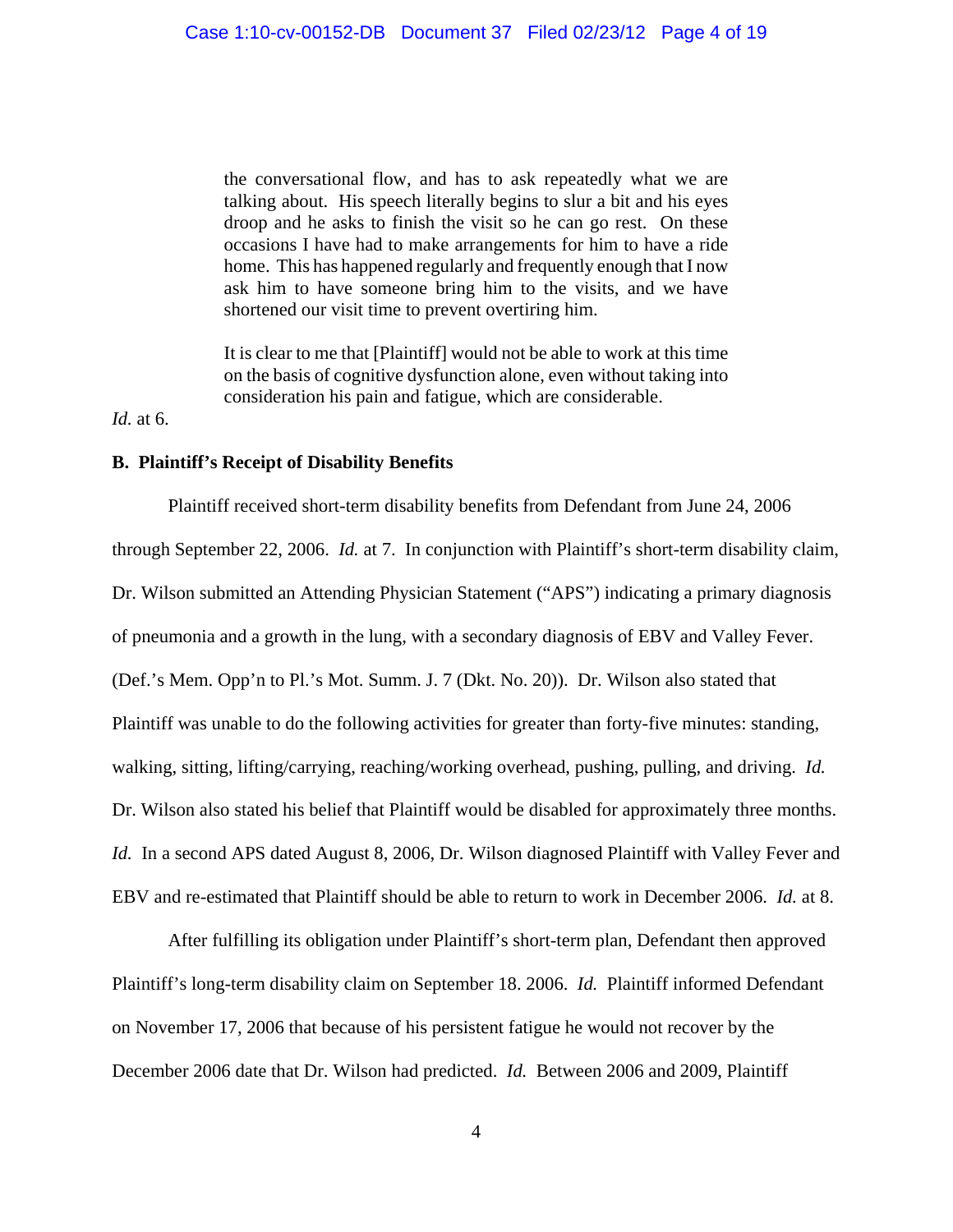#### Case 1:10-cv-00152-DB Document 37 Filed 02/23/12 Page 5 of 19

underwent numerous tests, but his condition improved little. *See id.* at 10-11. Defendant paid Plaintiff disability benefits for over three years, until February 12, 2010. *Id.* at 16.

#### **C. Defendant Denies Plaintiff's Disability Benefits**

Pursuant to the terms of the Plan, Defendant required Plaintiff to provide continuing proof that he meets the definition of "disabled." (Def.'s Mem. Opp'n to Pl.'s Mot. Summ. J. 2 (Dkt. No. 20)). The Plan initially defined disabled as the inability to perform "one or more of the essential duties" of Plaintiff's *own occupation*. (Def.'s Reply Supp. Mot. Summ. J. 10 (Dkt. No. 33) (emphasis added)). However, after thirty-six months – in Plaintiff's case, in August 2009 – the definition of disability changed to require Plaintiff to prove that he was unable to perform "one or more of the essential duties" of *any occupation* for which he was qualified. *Id.* (emphasis added).

Defendant commenced six non-consecutive days of surveillance on Plaintiff in August and September 2009. Because of what appeared to be discrepancies between Plaintiff's activity in the surveillance and Plaintiff's reported limitations, Defendant employed Barry R. Berger, an investigator for Defendant, to conduct an in-person interview with Plaintiff in Plaintiff's home. (Def.'s Mem. Opp'n to Pl.'s Mot. Summ. J. 35 (Dkt. No. 20)).

Defendant also sent letters to three of Plaintiff's physicians inquiring whether, based on the information observed in the surveillance, Plaintiff was capable of working up to forty hours a week. *Id.* at 17. Only Dr. Greg Hammond responded to Defendant's inquiry. *Id.* at 17. Dr. Hammond responded that based on the surveillance Plaintiff did appear to be able to work forty hours a week but also pointed out that the severity of Plaintiff's fatigue was "difficult to quantify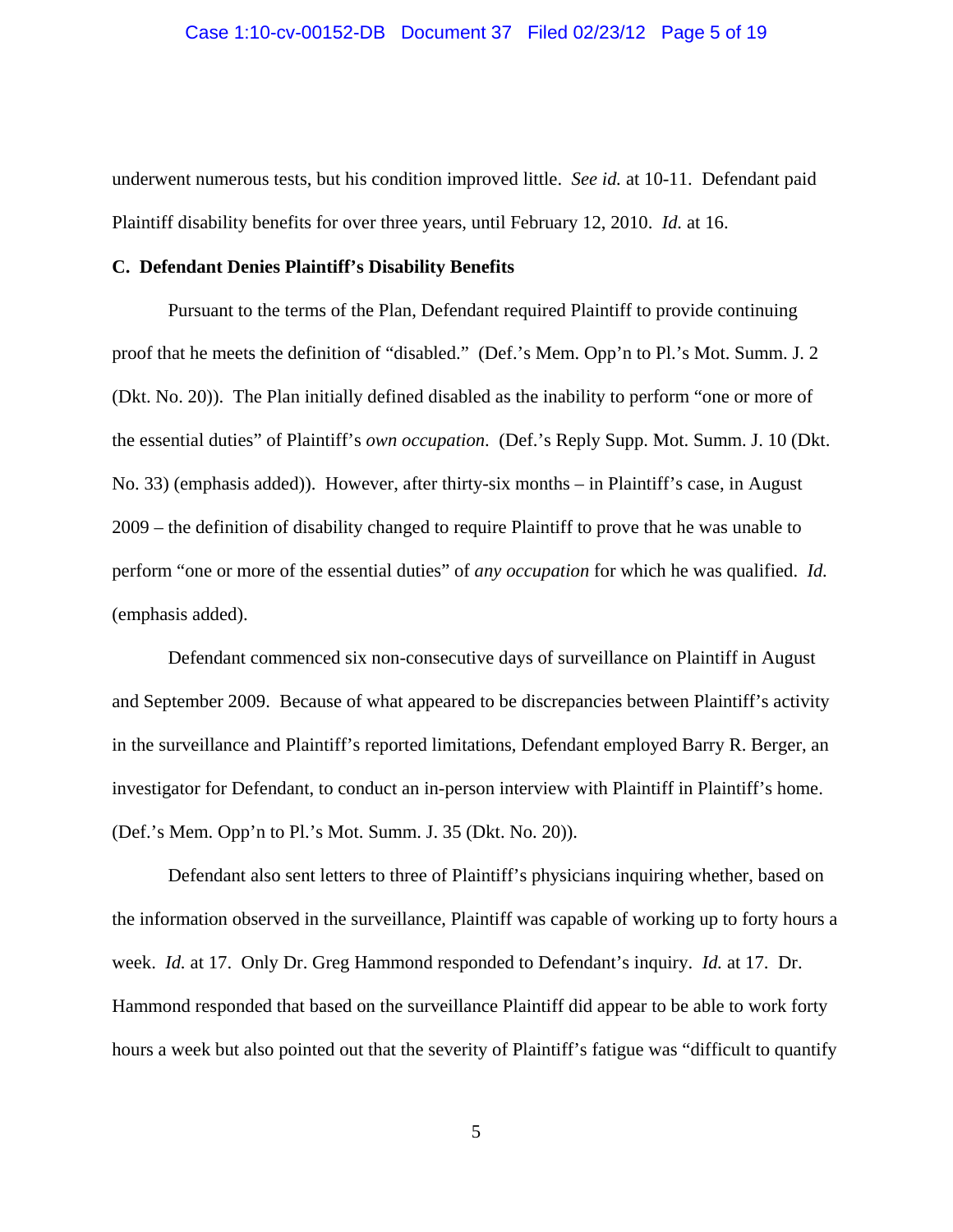. . . by just an office visit." (Pl.'s Reply Supp. Summ. J. 16 (Dkt. No. 30)).

Finally, Defendant employed David S. Knapp, M.D., board certified in internal medicine with a sub-specialty in rheumatology, to perform an Independent Medical Review ("IMR") of Plaintiff's claim. (Def.'s Mem. Opp'n to Pl.'s Mot. Summ. J. 3 (Dkt. No. 20)). Dr. Knapp reviewed Plaintiff's medical records and had phone conversations with Dr. Wilson and Dr. Whitaker. *Id.* at 16. Dr. Knapp did not perform a physical evaluation of Plaintiff. (Mot. Summ. J. Hr'g Tr. 30, Nov. 18, 2011). Dr. Knapp concluded that no restrictions or limitations were supported by Plaintiff's medical file or by his telephonic consultations with Drs. Wilson and Whitaker. (Def.'s Mem. Opp'n to Pl.'s Mot. Summ. J. 16 (Dkt. No. 20)).

Based on this investigation, Defendant determined that Plaintiff was capable of performing his own occupation, and, concomitantly, that he no longer met the definition of disabled under the Plan. *Id.* at 3. Accordingly, Defendant denied Plaintiff's long-term disability benefits beyond February 12, 2010. *Id.*

Plaintiff appealed Defendant's denial of benefits in April 2010. *Id.* at 18. In response to Plaintiff's appeal, Defendant re-analyzed Plaintiff's claim, reviewed multiple letters sent on Plaintiff's behalf reiterating Plaintiff's disabled condition, and also performed two additional IMRs on Plaintiff's claim: one by Ara Dikranian, M.D., board certified in rheumatology, and another by Nick Defilippis, Ph.D., board certified in psychology and neuropsychology. *Id.* at 3, 27. Dr. Dirkranian and Dr. Defilippis reviewed Plaintiff's medical file and held telephone conversations with Dr. Whitaker, but, as with Dr. Knapp, neither Dr. Dirkranian nor Dr. Defilippis personally performed a physical evaluation of Plaintiff. *Id.* at 18.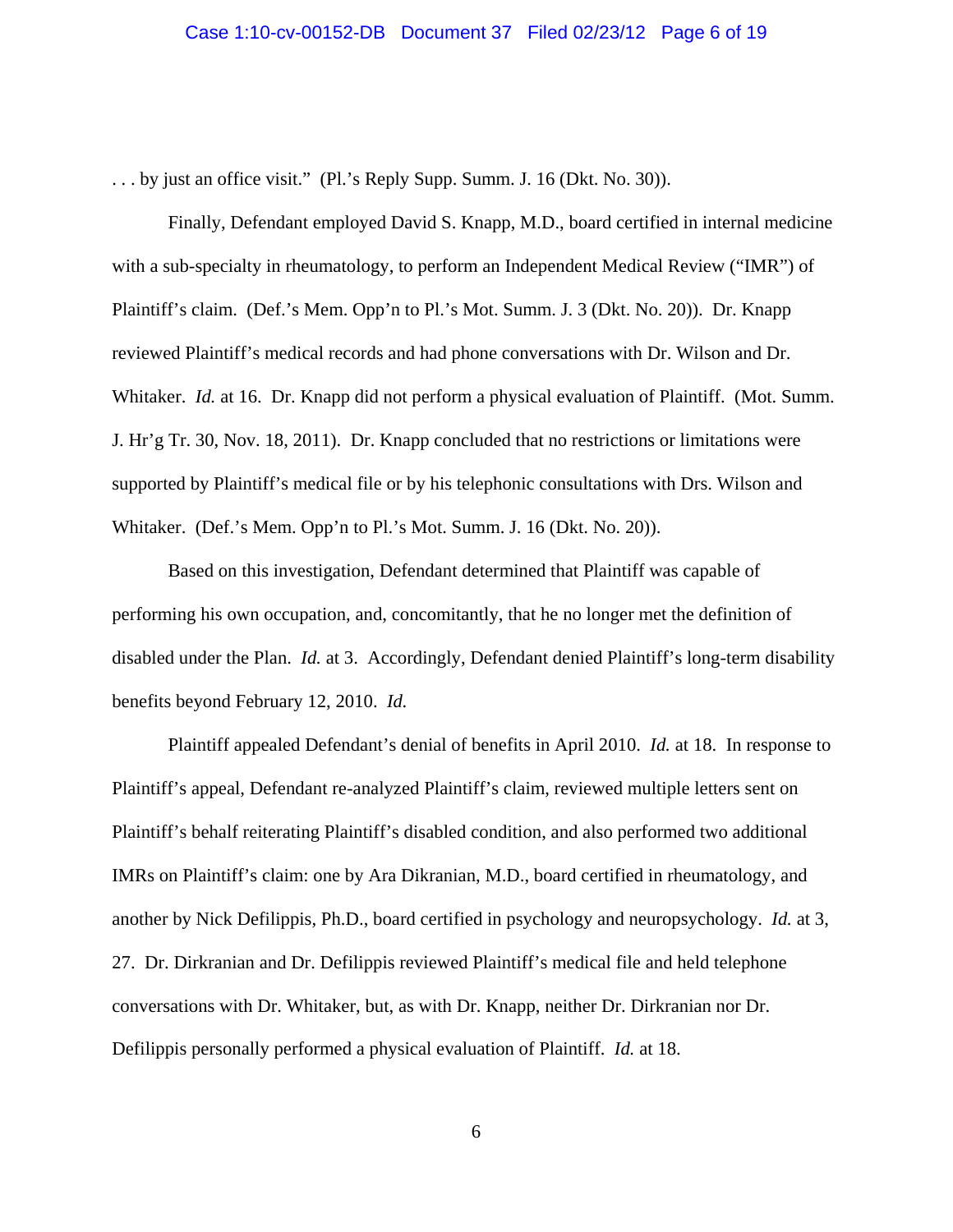Defendant upheld its decision to deny Plaintiff's benefits in July 2010. *Id.* at 20. Defendant determined that Plaintiff's claim file demonstrated that Plaintiff was not only capable of performing the essential duties of his own occupation, but he was able to perform the essential duties of any occupation. *Id.* Having exhausted his appeals process, Plaintiff initiated this lawsuit.

## **II. STANDARD OF REVIEW**

## **A. Summary Judgment**

"The court shall grant summary judgment if the movant shows that there is no genuine dispute as to any material fact and the movant is entitled to judgment as a matter of law." Fed. R. Civ. P. 56(a). "A disputed fact is 'material' if it might affect the outcome of the suit under the governing law, and the dispute is 'genuine' if the evidence is such that a reasonable jury could return a verdict for the nonmoving party." *Allen v. Muskogee, Okl.*, 119 F.3d 837, 839 (10th Cir. 1997). A court considering summary judgment should consider the evidence in the light most favorable to the non-moving party. *See, e.g. Gwinn v. Awmiller*, 354 F.3d 1211, 1215 (10th Cir. 2004).

# **B. Employee Retirement Income Security Act**

The United States Supreme Court has articulated the appropriate standard of review in an ERISA case involving denied benefits: "Consistent with established principles . . . we hold that a denial of benefits under [ERISA] is to be reviewed under a *de novo* standard, unless the benefit plan gives the administrator or fiduciary authority to determine eligibility for benefits or to construe the terms of the plan." *Firestone Tire & Rubber Co. v. Bruch*, 489 U.S. 101, 115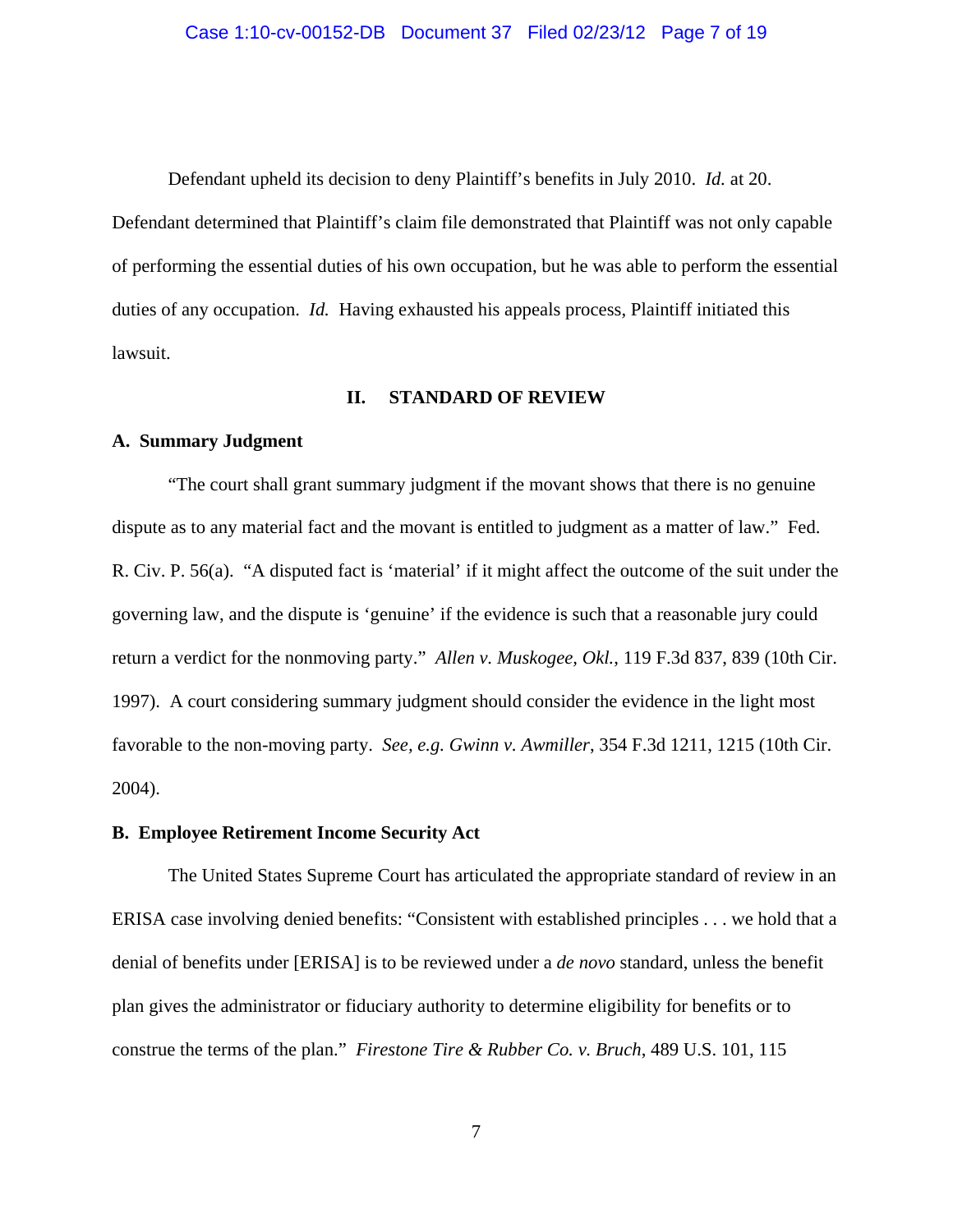(1989).

"[I]f the plan grants the administrator discretionary authority to determine eligibility for benefits or to construe the plan's terms," *Charter Canyon Treatment Ctr. v. Pool Co.*, 153 F.3d 1132, 1135 (10th Cir. 1998) (citing *Firestone*, 489 U.S. at 115), then a court "applies an 'arbitrary and capricious' standard to a plan administrator's actions." *Id*. The court's "responsibility lay in determining whether the administrator's actions were arbitrary and capricious, not in determining whether [the claimant] was, in the district court's view, entitled to disability benefits." *Sandoval v. Aetna Life & Cas. Ins. Co.*, 967 F.2d 377, 381 (10th Cir. 1992).

The Supreme Court has ruled that a conflict of interest exists in cases where a professional insurance company is both the plan administrator and the claims payor. *Metropolitan Life Ins. Co. v. Glen*, 554 U.S. 105 (2008). In these instances, this conflict should be "weighed as a 'factor in determining whether there is an abuse of discretion,'" on the part of the insurance company. *Id.* at 115 (citing *Firestone*, 489 U.S. at 115). In weighing the importance to be placed on the conflict of interest, the Supreme Court advised that a conflict "should prove more important (perhaps of great importance) where circumstances suggest a higher likelihood that it affected the benefits decision . . . [and] should prove less important (perhaps to the vanishing point) where the administrator has taken active steps to reduce potential bias and to promote accuracy . . . ." *Metropolitan Life Ins. Co.*, 554 U.S. at 117.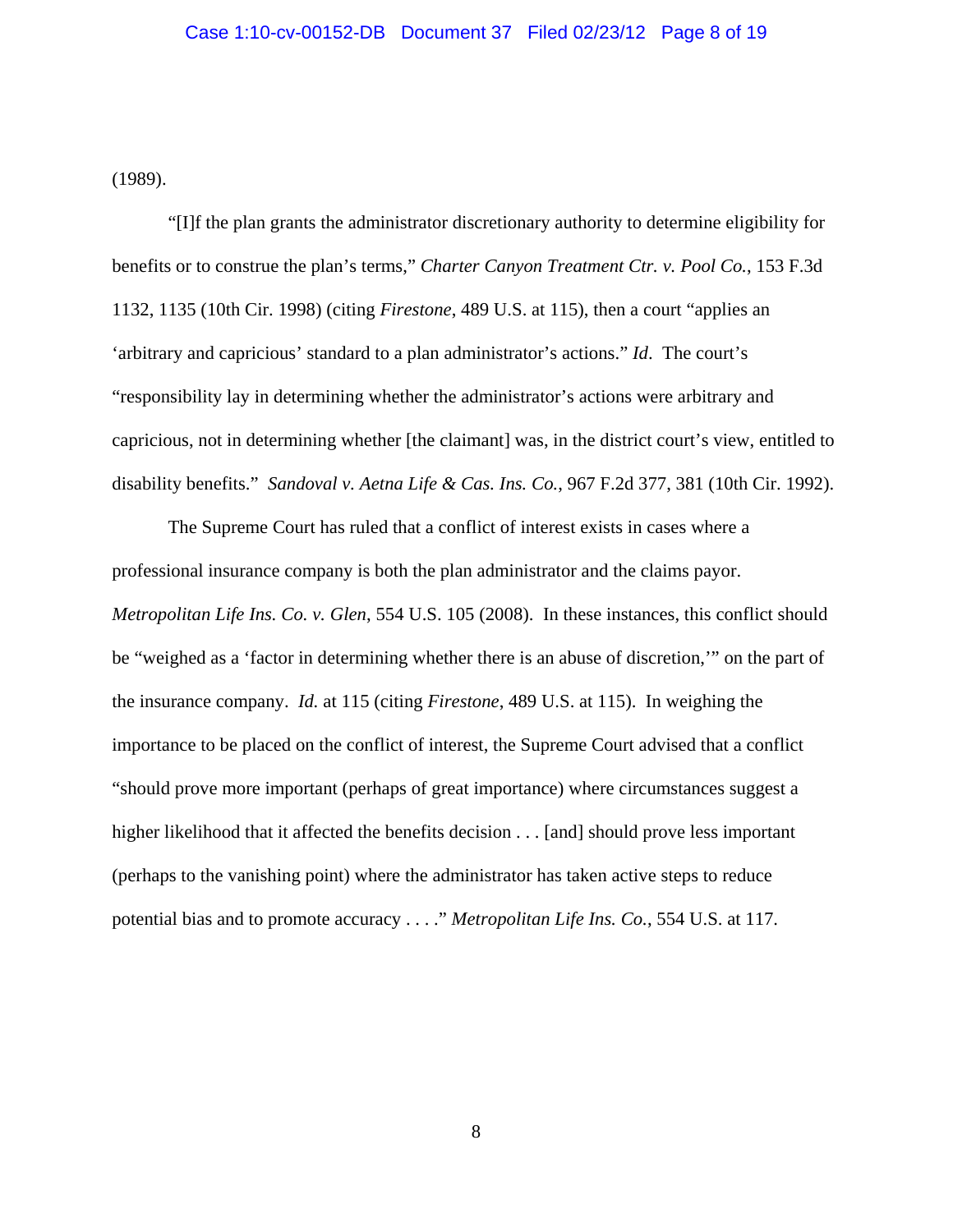## **III. ANALYSIS**

#### **A. The Arbitrary and Capricious Standard**

## **1. The Arbitrary and Capricious Standard Applies and a Conflict of Interest Exists**

Both parties concede that the Plan gave Defendant discretionary authority to determine eligibility for benefits and to construe and interpret the terms of the insurance plan. (Pl.'s Mem. Supp. Mot. Summ. J. 11 (Dkt. No.17)); Def.'s Mem. Opp'n to Pl.'s Mot. Summ. J. 32 (Dkt. No. 20)). Consequently, the Court will utilize the arbitrary and capricious standard to weigh the reasonableness of Defendant's decision. *See, e.g. Charter Canyon Treatment Ctr.,* 153 F.3d at 1135. In addition, both parties agree that Defendant acts as both insurer and plan administrator; thus, a conflict of interest exists that the Court will weigh as a factor in determining whether Defendant's decision was arbitrary and capricious. *Metropolitan Life Ins. Co.*, 554 U.S. at 117.

## **2. Weight of the Conflict of Interest**

Defendant contends that because the Tenth Circuit Court of Appeals in *Holcomb* gave the conflict of interest factor very limited weight based on the insurer's use of two independent physicians to review the claim, this Court should give the conflict of interest factor very little weight because Defendant employed three independent medical experts to review Plaintiff's case. (Def.'s Mem. Opp'n to Pl.'s Mot. Summ. J. 33 (Dkt. No. 20)); *Holcomb v. UNUM Life Ins. Co. of America*, 578 F.3d 1187 (10th Cir. 2009). The Court finds Defendant's reliance on *Holcomb* to be in error.

One of the independent physicians in *Holcomb* personally examined the insured, a fact that is conspicuously absent in Plaintiff's case. *See infra* p.10; *Holcomb*, 578 F.3d at 1193.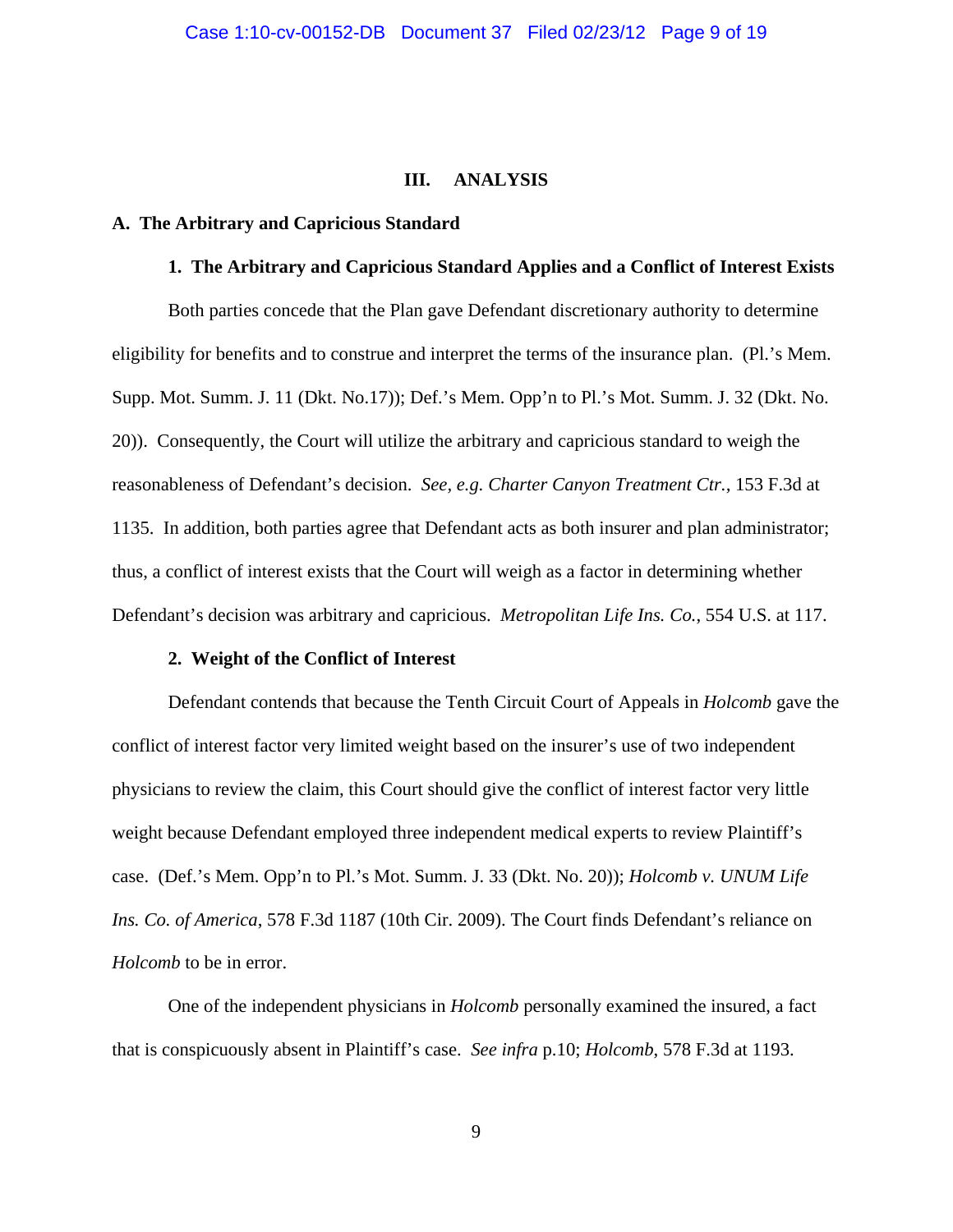#### Case 1:10-cv-00152-DB Document 37 Filed 02/23/12 Page 10 of 19

Defendant stated that a logistical problem prevented a medical expert from personally examining Plaintiff. (Mot. Summ. J. Hr'g Tr. 30, Nov. 18, 2011). As discussed *infra*, given the subjective nature of Plaintiff's diagnosis, without a personal examination from a doctor the Court cannot say, as the court ruled in *Holcomb*, that Defendant diligently endeavored to discover the nature of Plaintiff's ailments. *Holcomb*, 578 F.3d at 1193. Nor can the Court say that Defendant took "active steps" to promote accuracy. *Metropolitan Life Ins. Co.*, 554 U.S. at 117. Consequently, the Court will view the conflict of interest factor with increased importance in this case. *See id.*

#### **B. Defendant's Decision was Arbitrary and Capricious**

## **1. Plaintiff's Diagnosis was Subjective in Nature and Plaintiff's Behavior Changed**

The Court continues its analysis with the oft-repeated lament of other courts that the conditions affecting Plaintiff, especially Fibromyalgia and Chronic Fatigue Syndrome, are problematic for insurers and courts evaluating disability claims because proving the diseases is difficult given the subjective nature of the symptoms. *See* Welch v. UNUM at 1086, 87 (citing *Walker v. Am. Home Shield Long Term Disability Plan*, 180 F.3d 1065, 1067 (9th Cir. 1999) ("Because proving the disease is difficult . . . fibromyalgia presents a conundrum for insurers and courts evaluating disability claims"). *Compare Jordan v. Northrop Grumman Corp. Welfare Benefit Plan*, 370 F.3d 869, 872 (9th Cir. 2004) ("[F]ibromyalagia's cause or causes are unkown, there is no cure, and, of greatest importance to disability law, its symptoms are entirely subjective."); *Hawkins v. First Union Corp. Long-Term Disability Plan*, 326 F.3d 914, 919 (7th Cir. 2003) (noting that fibromyalgia "itself can be diagnosed more or less objectively by the 18 point test . . . but the amount of pain and fatigue that a particular case of it produces cannot be");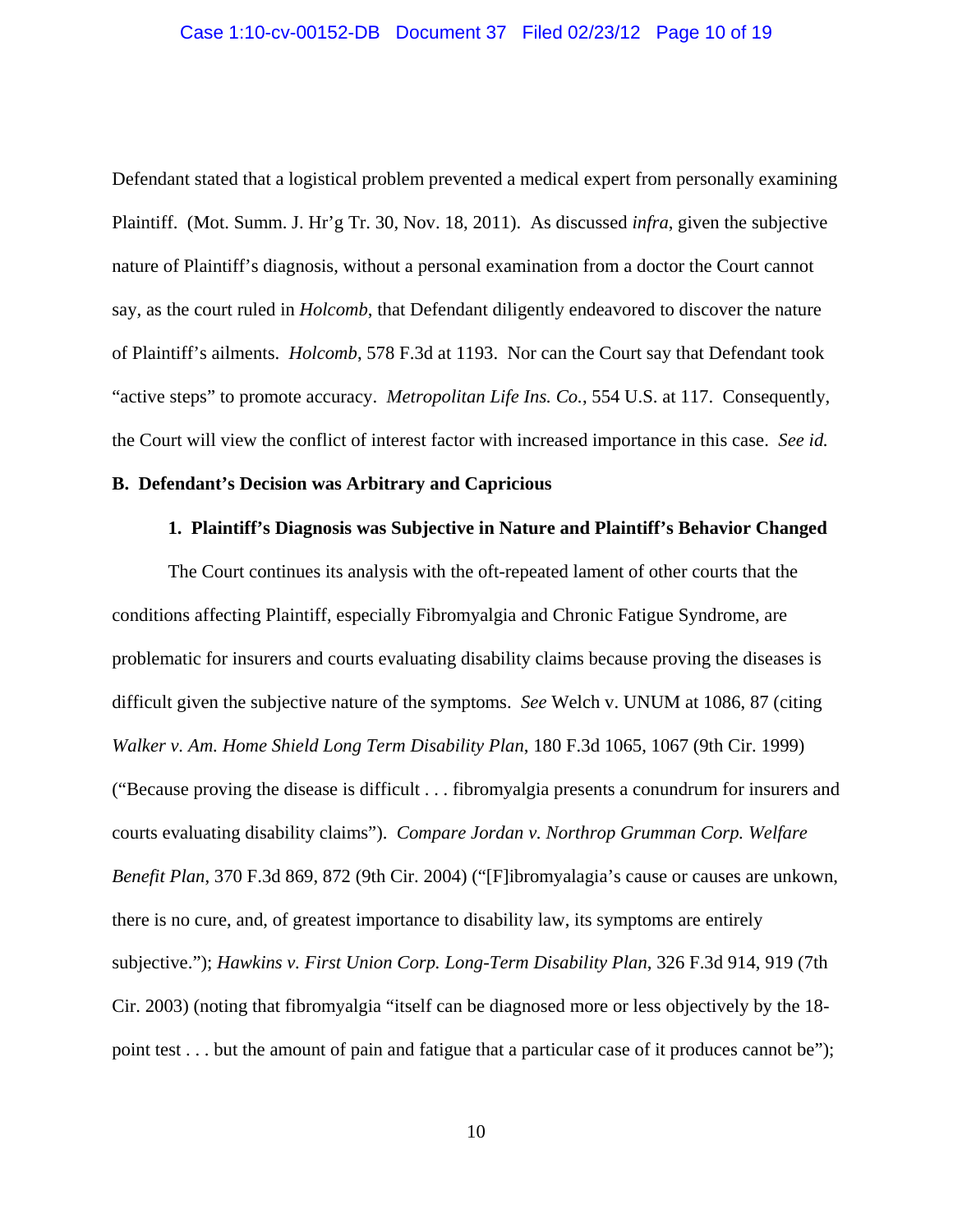#### Case 1:10-cv-00152-DB Document 37 Filed 02/23/12 Page 11 of 19

*with Boardman v. Prudential Ins. Co. Of Am.*, 337 F.3d 9, 16 n. 15 (1st Cir. 2003) ("While the diagnoses of chronic fatigue syndrom and fibromyalgia may not lend themselves to objective clinical findings, the physical limitations imposed by the symptoms of such illnesses do lend themselves to objective analysis").

In addition, the Court also notes that Plaintiff's behavior following his hospitalization is antithetical to his behavior prior to his hospitalization. *See* Pl.'s Mem. Supp. Mot. Summ. J. 3-6 (Dkt. No.17). The record demonstrates that Plaintiff was not a man prone to torpidity during his long career prior to 2006. *Id.* Rather, as one who alternatively owned, expanded, sold, and restarted his own insurance brokerages throughout multiple states since 1976, Plaintiff demonstrated traits of the proverbial overachiever. *Id.* The record reflects a man whose behavior changed dramatically following the diagnosis of diseases that are highly subjective in nature.

With this background in mind, and in light of the evidence evaluated against the administrative record as a whole, *Adamson v. Unum Life Ins. Co. of Am.*, 455 F.3d 1209, 1212 (10th Cir. 2009), the Court is unpersuaded that the steps taken by Defendant – viewed individually or collectively – demonstrate that Defendant's decision to deny long-term disability benefits to Plaintiff was "predicated on a reasoned basis." *Rizzi v. Hartford Life and Ac. Ins. Co.*, 2010 WL 2473858, 383 Fed. Appx. 738 (10th Cir.) (*unpublished opinion*).

## **2. Defendant's Reliance on Plaintiff's Medical Records**

Defendant emphasizes that it "employed three separate, independent medical reviews [on Plaintiff's claim] by two medical doctors and one neuropsychologist" who each concluded that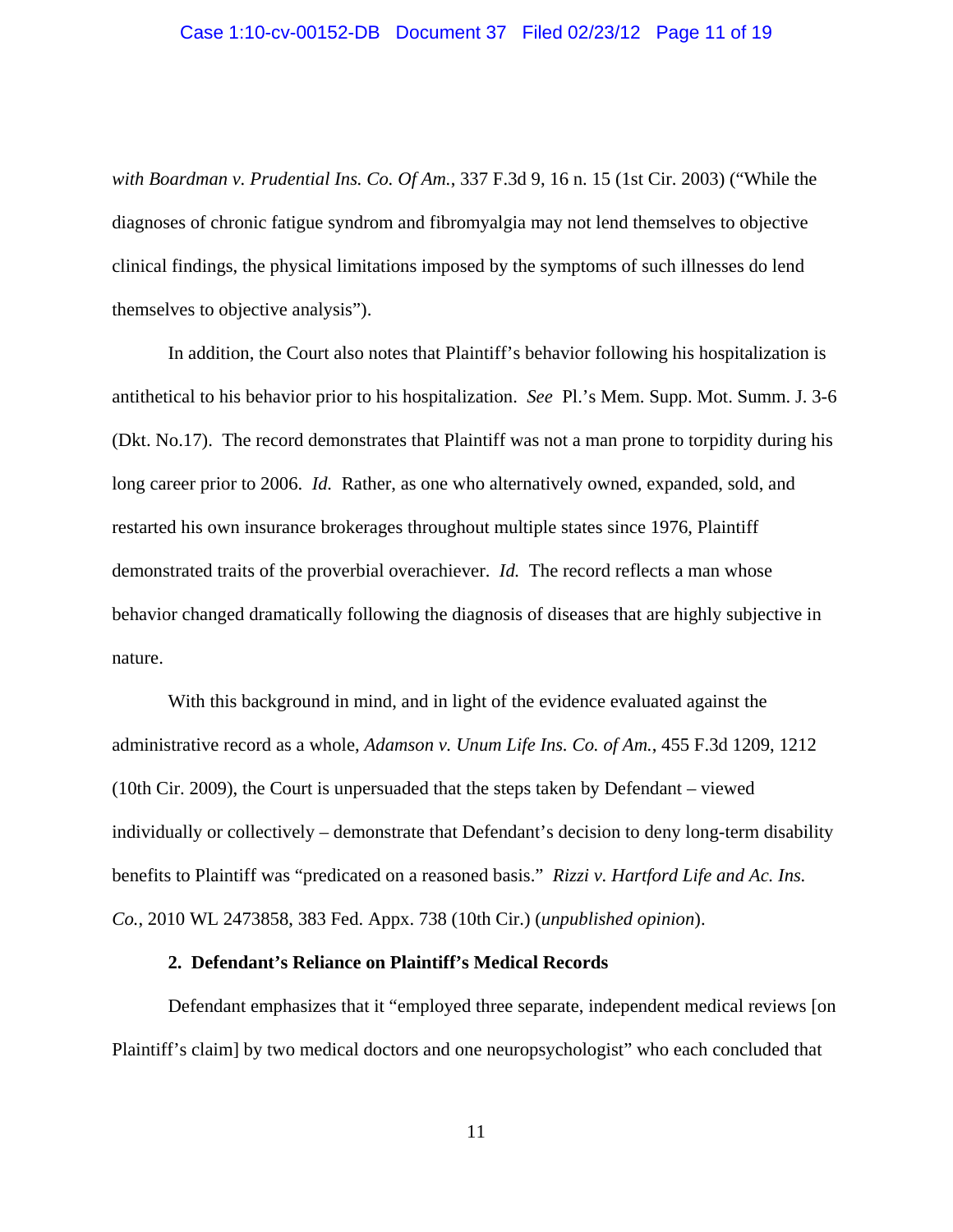#### Case 1:10-cv-00152-DB Document 37 Filed 02/23/12 Page 12 of 19

"Plaintiff does not have restrictions and limitations precluding him from full-time employment," to demonstrate the reasonableness of its decision. (Def.'s Reply Supp. Mot. Summ. J. 6 (Dkt. No. 33)). While there is nothing "inherently objectionable about a file review by . . . qualified physician[s] in the context of a benefits determination," *Calvert v. Firstar Finance, Inc.*, 409 F.3d 286, 296 (6th Cir. 2005), given the subjective nature of Plaintiff's diagnosis and his dramatically changed work behavior post-hospitalization, the Court finds that Defendant's reliance on mere reviews of Plaintiff's medical file to be inadequate for two reasons. *See id.*  First, the review of the medical records was not followed by a physical examination of Plaintiff; and second, Defendant relied on medical records that Defendant admitted were inconclusive.

## **a. No Physical Examination**

The Court recognizes that physical examinations are not requisite in all cases for an insurer's decision to be reasonable. *See* Mot. Summ. J. Hr'g Tr. 30, Nov. 18, 2011. But the Court also considers Defendant's decision to conduct file reviews rather than a physical examination as another factor in the overall assessment of whether Defendant acted reasonably. *Calvert*, 409 F.3d at 295. In *Calvert*, the Sixth Circuit Court of Appeals stated, "while we find that [Defendant's] reliance on a file review does not, standing alone, require the conclusion that [Defendant] acted improperly, we find that the failure to conduct a physical examination . . . may, in some cases raise questions about the thoroughness and accuracy of the benefits determination." *Id.* The Court finds this reasoning applicable to the current case.

Defendant stated at the hearing that the reasons a medical doctor did not personally examine Plaintiff was: (1) a logistical problem because Defendant's medical doctor was in New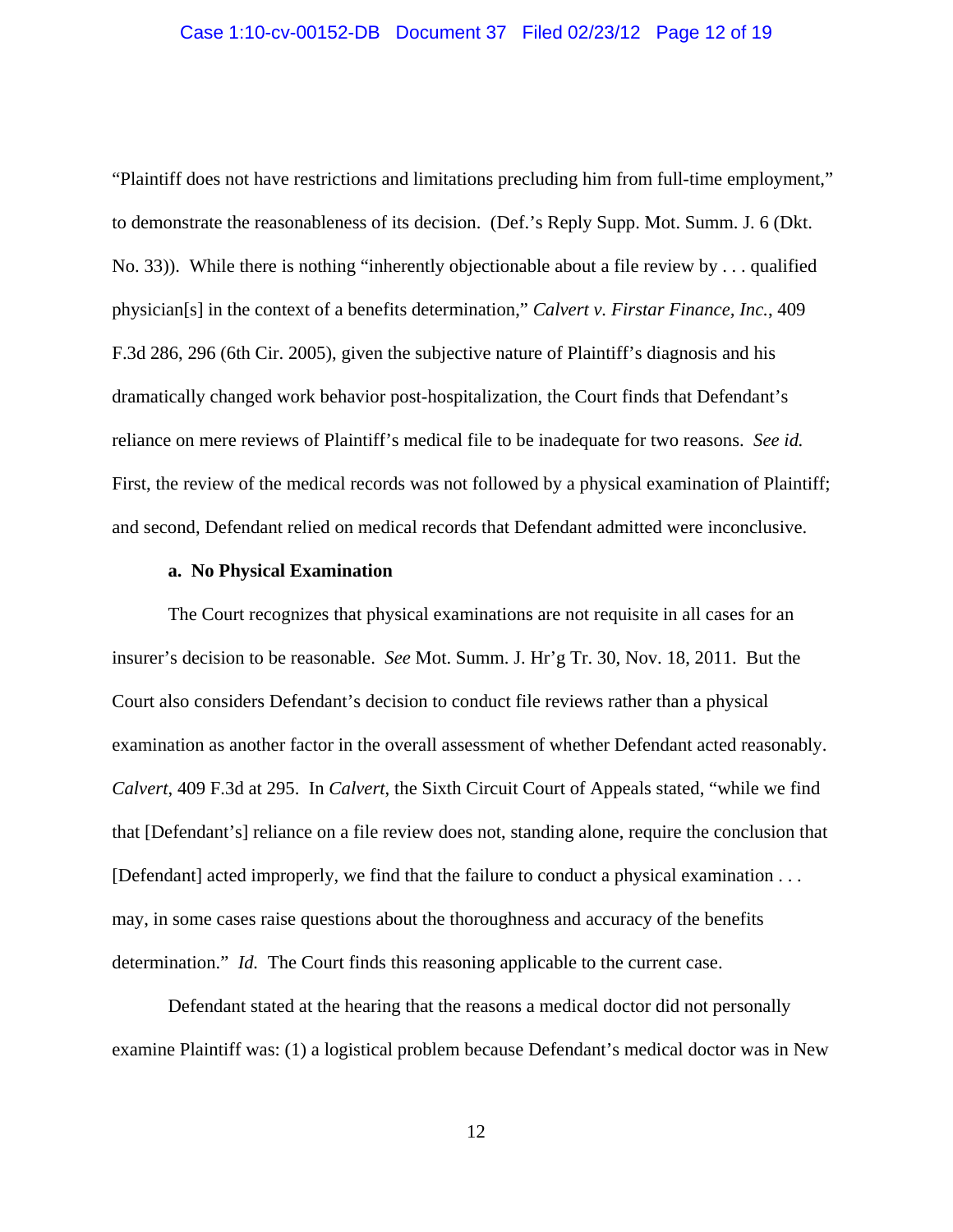#### Case 1:10-cv-00152-DB Document 37 Filed 02/23/12 Page 13 of 19

Jersey and the Plaintiff resides in Utah; and (2) Defendant sent an investigator, Mr. Berger, to meet with Plaintiff to conduct an in-person interview. (Mot. Summ. J. Hr'g Tr. 30-31, Nov. 18, 2011). Defendant's position is unreasonable.

First, given the subjective nature of Plaintiff's diagnosis, especially when viewed alongside the dramatic shift in Plaintiff's work behavior, a file review without a personal examination raises questions about the thoroughness and accuracy of Defendant's benefits determination. *Calvert*, 409 F.3d at 295. This is especially true when the determination is premised on a "logistical" decision. (Mot. Summ. J. Hr'g Tr. 30-31, Nov. 18, 2011). A logistical decision implies that it would have been inconvenient to Defendant – not to Plaintiff – for a medical expert to examine Plaintiff in Utah. Such behavior exemplifies self-interested decision-making, *Univ. Hosps. of Cleveland v. Emerson Elec. Co.*, 202 F.3d 839, 846 n. 4 (6th Cir. 2000); it does not demonstrate a commitment to an accurate determination by Defendant.

Second, Mr. Berger, who conducted the in-person interview of Plaintiff, was an investigator *for* Defendant – he was not an independent investigator. (Def.'s Mem. Opp'n to Pl.'s Mot. Summ. J. 14 (Dkt. No. 20)); *see also* Mot. Summ. J. Hr'g Tr. 31, Nov. 18, 2011. Moreover, Mr. Berger was not a medical doctor; he did not have the medical expertise to review Plaintiff's condition as would a medical expert performing a physical examination. Under such facts, "the potential for self-interested decision-making is evident." *Univ. Hosps. of Cleveland*, 202 F.3d at 846 n. 4. Ultimately, the issue is not whether a medical doctor acting on behalf of Defendant would have come to the same conclusion as Mr. Berger that Plaintiff was not disabled (had there been a physical examination); rather, the Court must only determine whether it was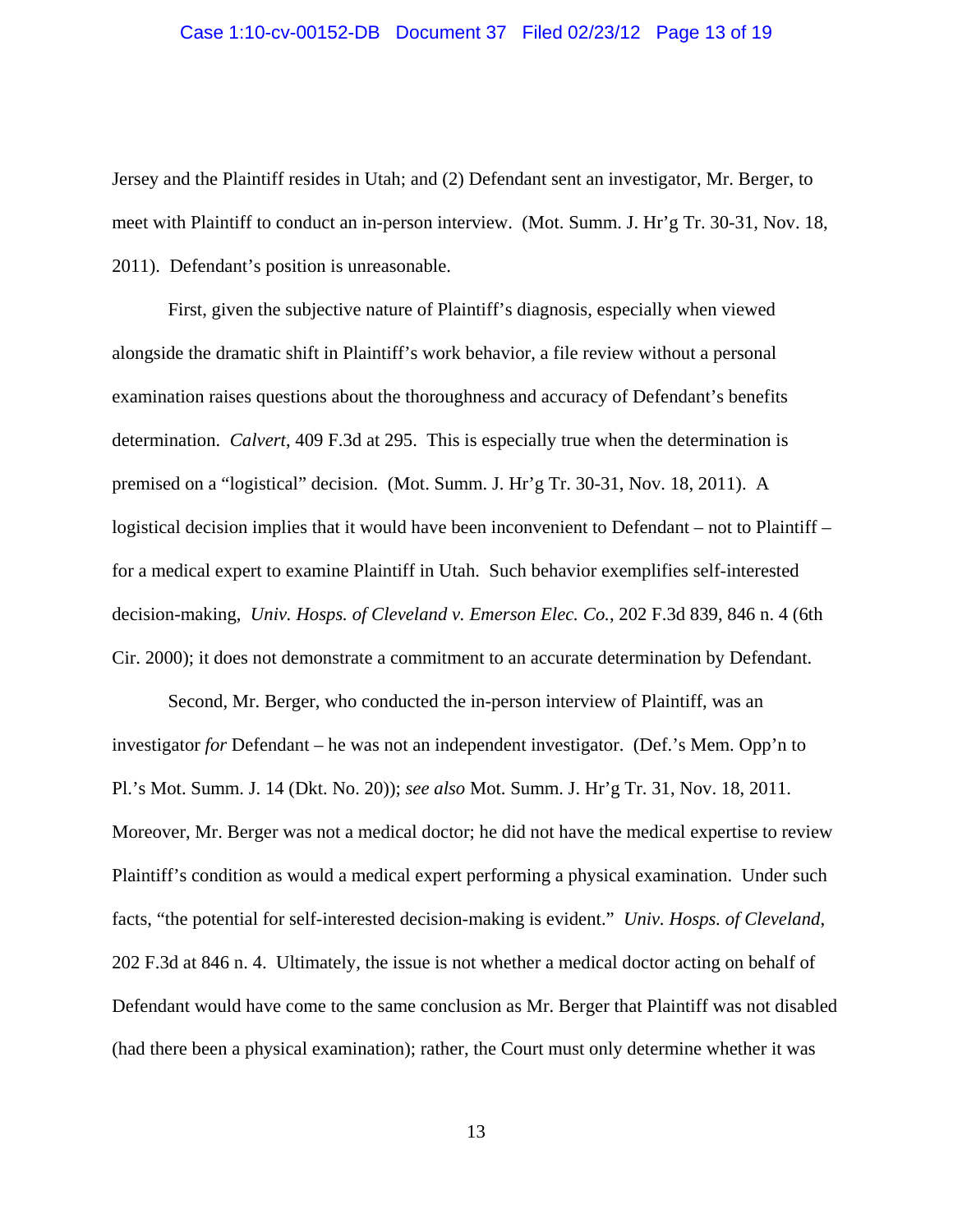#### Case 1:10-cv-00152-DB Document 37 Filed 02/23/12 Page 14 of 19

reasonable for Defendant to deny Plaintiff's benefits without a personal medical evaluation in this instance. And in this case, the Court finds it was unreasonable.

# **b. Inconclusive Medical Records**

In support of its decision to deny benefits, Defendant argues that "Plaintiff's medical records are inconclusive regarding [Plaintiff's] claimed disability." (Def.'s Mem. Opp'n to Pl.'s Mot. Summ. J. 35 (Dkt. No. 20)). Defendant maintains that Plaintiff's medical records – which include an MRI and several evaluations and tests – do not fully support the alleged impairments asserted by Dr. Whitaker. *Id.* Specifically, Defendant writes, "although [Plaintiff's] Attending Physician, Dr. Whitaker, continued to support that [Plaintiff] was unable to work in any capacity, the file documentation does not support Dr. Whitaker's position." (Def.'s Reply Supp. Mot. Summ. J. 8 (Dkt. No. 33). Under these circumstances, the Court finds *Gaylor v. Hancock*, 112 F. 3d 460 (10th Cir. 1997) instructive.

In *Gaylor,* the Tenth Circuit found that although no particular physical condition was "verified by the use of clinical and laboratory diagnostic techniques," *Id.* at 467, an insured was entitled to long-term disability benefits because both of the insured's treating physicians agreed that the insured suffered from a disabling condition. *Id.* In so ruling, the Tenth Circuit held that a court should not disregard the "great weight" of evidence provided by doctors who physically examine an insured simply because "objective laboratory diagnostic findings . . . are inconclusive." *Id*. Moreover, the court stated that "these doctors did not use a crystal ball to conclude that [the insured] was disabled; their opinions were based on clinical physical examinations." *Id*.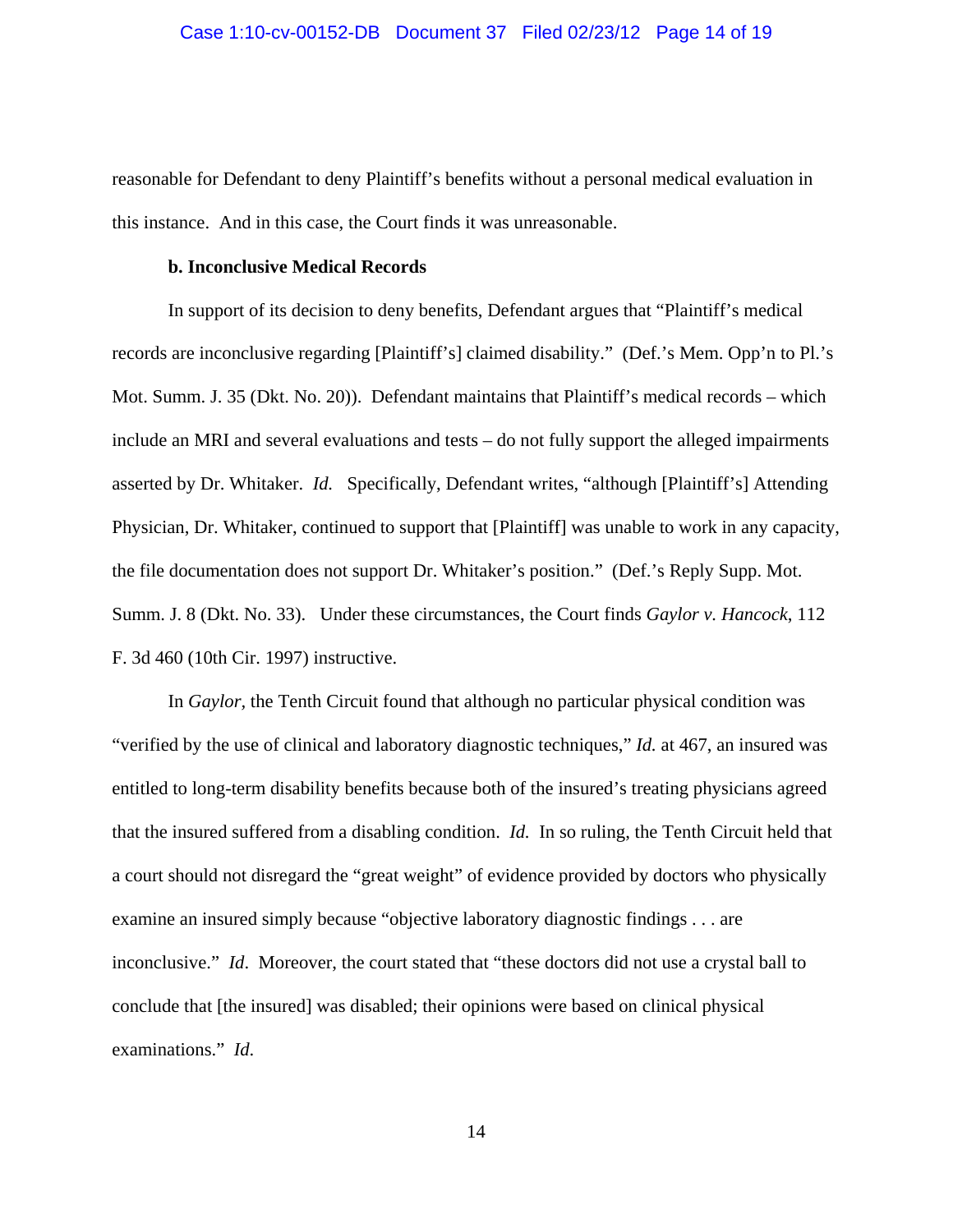#### Case 1:10-cv-00152-DB Document 37 Filed 02/23/12 Page 15 of 19

In this case, Dr. Whitaker, like the doctors in *Gaylor*, based his opinion on clinical physical evaluations. (Pl.'s Mem. Supp. Mot. Summ. J. 4 (Dkt. No.17)). Moreover, Dr. Whitaker was clear that while Plaintiff was able to maintain some levels of activity, "[Plaintiff] [was] not able to increase that level of activity . . . and may never be able to do so." (Def.'s Mem. Opp'n to Pl.'s Mot. Summ. J. 35 (Dkt. No. 20)). While the Court recognizes that ERISA plan administrators are not required to give special deference to the opinions of treating physicians over other credible opinions and materials, *See Black & Decker Disability Plan v. Nord*, 538 U.S. 822, 834 (2003), the Court also views Dr. Whitaker's diagnosis as further evidence of Plaintiff's physical condition. Because the Court will not disregard the weight of the evidence provided by Dr. Whitaker, the Court finds that Defendant's decision to deny Plaintiff benefits on an inconclusive medical record, without a physical examination, when Plaintiff's treating physician based his opinion on a physical examination to be unreasonable.

# **3. Defendant's Reliance on Video Surveillance**

#### **a. Video Surveillance: Days 1-5**

Defendant used video surveillance of Plaintiff on six separate days in 2009: August 14, 15, 22, 23, and September 9 and 10. (Def.'s Mem. Opp'n to Pl.'s Mot. Summ. J. 13 (Dkt. No. 20)). It is notable that on two of the days, August 14 and 22, Plaintiff "was not observed away from the residence." *Id.* at 12. Thus, for a full one-third of the days that Plaintiff was observed, he did not leave his home.

 On three of the four days Plaintiff was observed outside of the home, Plaintiff was observed performing mundane tasks: e.g, "walking," "sitting," "standing," "carrying mail,"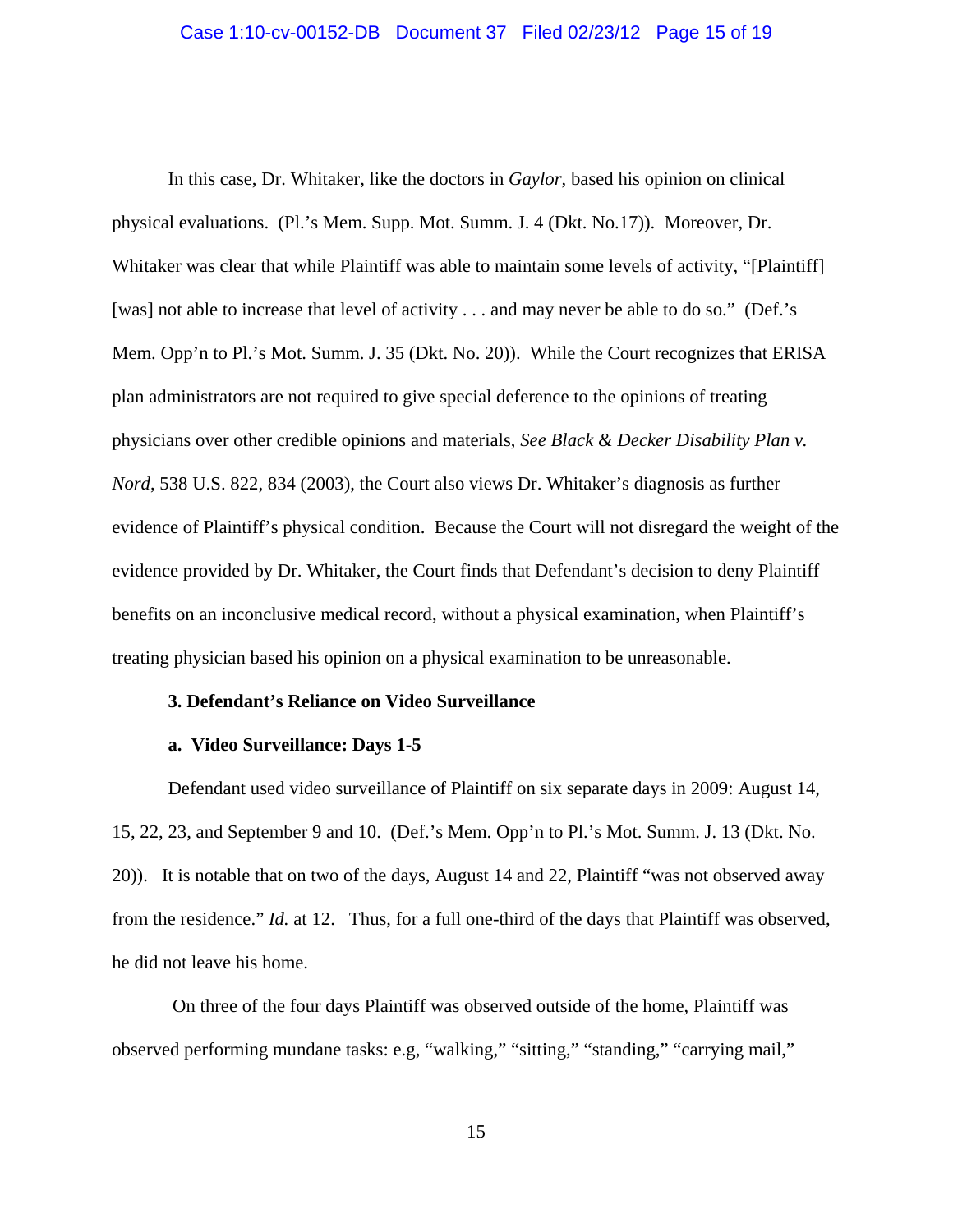## Case 1:10-cv-00152-DB Document 37 Filed 02/23/12 Page 16 of 19

"opening doors," "operating a vehicle," "drinking a beverage," and "conversing." *Id.* at 13. Defendant alleges that these activities do not match with Plaintiff's reported limitations. *Id.* at 36. Defendant's allegations are exaggerated. Neither Plaintiff nor his doctors suggested that Plaintiff is completely incapacitated. (Pl.'s Reply Supp. Summ. J. 12 (Dkt. No. 30)). Moreover, none of these tasks give strong evidence of Plaintiff's ability to maintain a full-time job, especially since on those three days, Plaintiff was seen away from his home for only four, three, and three-and-a-half hours, respectively. (Def.'s Mem. Opp'n to Pl.'s Mot. Summ. J. 12-13 (Dkt. No. 20)). In addition, two of the days that Plaintiff was observed out of his home, August 15 and 23, followed days where Plaintiff never left his home at all. *Id.*

It is also noteworthy that Defendant previously found Plaintiff to be disabled when it paid Defendant short-term benefits for three months and long-term benefits for over three years. *Id.* at 16. Yet, all that the first five days of surveillance demonstrate is that Plaintiff's condition changed very little, if at all. Had Defendant wanted to make a reasonable determination that Plaintiff's disabled condition improved, it needed to do so based on more solid evidence than what the surveillance demonstrated over these five days.

## **b. Video Surveillance: Day 6**

On September 10, the most controversial day of surveillance, Plaintiff was observed away from his home for approximately eight hours. *Id.* at 13. During that time he was seen golfing for four-and-a-half hours, and driving his car. *Id.* at 36. Plaintiff was also observed performing more mundane activities such as "bending at the waist," "retrieving a pair of shoes," "standing," and "conversing," among other similar activities. *Id.* Defendant argues that this

16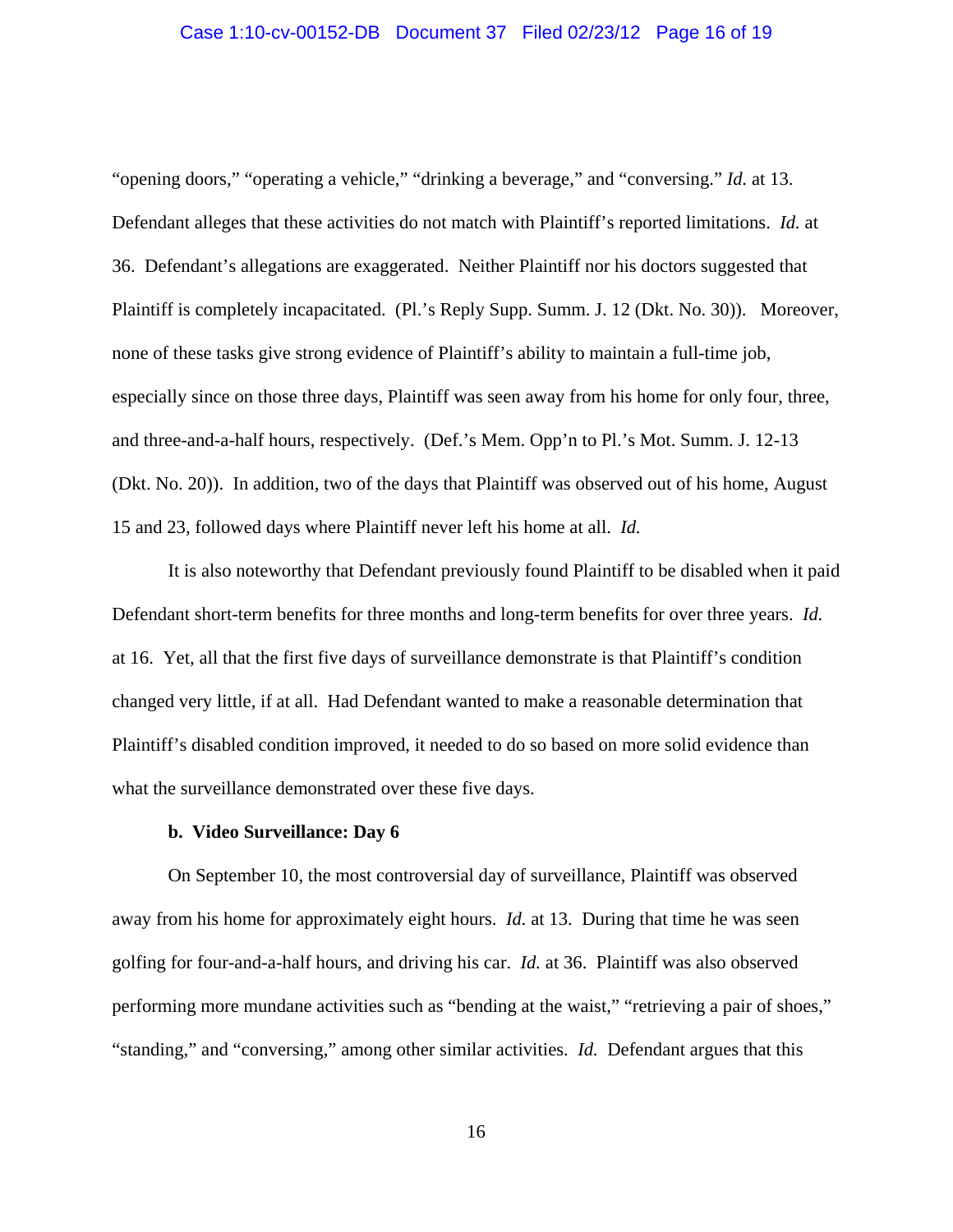#### Case 1:10-cv-00152-DB Document 37 Filed 02/23/12 Page 17 of 19

evidence "contradicts Dr. Whitaker's opinion regarding Plaintiff's abilities," and aids in justifying its decision to deny Plaintiff benefits. (Def.'s Reply Supp. Mot. Summ. J. 14 (Dkt. No. 33)). Defendant's position is not reasonable.

The Court finds that the video surveillance of Plaintiff golfing did not reveal new and substantial information regarding Plaintiff's abilities to justify Defendant's decision to deny Plaintiff benefits. *See Morgan v. UNUM Life Ins. Co. of America*, 346 F.3d 1173, 1177-78 (8th Cir. 2003) (holding that an insurance company's surveillance – "showing [the insured] driving his car, eating lunch at a restaurant, carrying light obstacles, sitting and reading, and stretching and doing light aerobic exercise at the gym for about forty-five minutes" to reveal nothing new and was not substantial evidence supporting the insurance company's decision to discontinue benefits to an insured). Dr. Whitaker opined that Plaintiff "would not be able to play more than nine holes [of golf] over 2-1/2 hours." (Def.'s Mem. Opp'n to Pl.'s Mot. Summ. J. 20 (Dkt. No. 20)). On this singular day, Plaintiff golfed for two hours longer than Dr. Whitaker predicted. *Id.* at 36. Two additional hours of golf on one of six days is not substantial information regarding Plaintiff's ability to maintain a full time job. It is not uncommon for people to conceal disabilities or weaknesses while affiliating with family, friends or business associates, as was the case here. Moreover, four-and-a-half hours of golf might have been slightly longer than Dr. Whitaker predicted, but it does not equate to a full, eight-hour workday. More importantly, however, Dr. Whitaker prescribed golf as a part of Plaintiff's treatment. (Pl.'s Reply Supp. Summ. J. 12 (Dkt. No. 30)).

Finally, the Court was not given any evidence regarding Plaintiff's condition following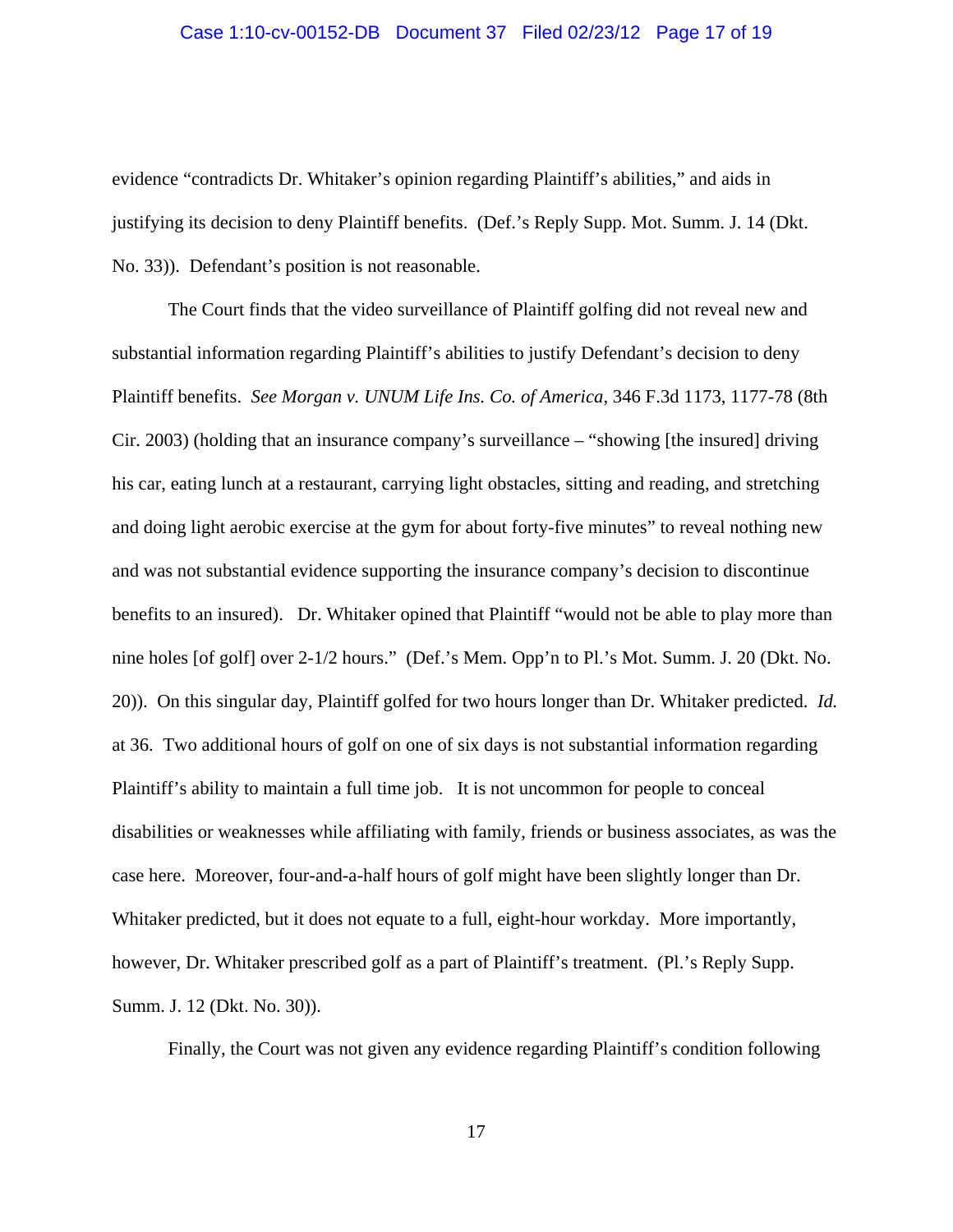#### Case 1:10-cv-00152-DB Document 37 Filed 02/23/12 Page 18 of 19

Plaintiff's four hours of golfing. If, as Defendant alleges, Plaintiff's golfing contradicts Plaintiff's self-reports of exhaustion following mild exercise, (Def.'s Mem. Opp'n to Pl.'s Mot. Summ. J. 35 (Dkt. No. 20)), the Court would have appreciated seeing evidence – such as further surveillance – that Plaintiff was not exhausted after golfing. Indeed, Plaintiff contends that he pays quite a price for exerting himself for such a long period of time. He claims that when he golfs he is "down for the next two days." *Id.* at 14. This is consistent with Dr. Whitaker's report that even mild exercise leaves Plaintiff exhausted. (Pl.'s Reply Supp. Summ. J. 12 (Dkt. No. 30)).

Given that on two days of surveillance Plaintiff never left the house, on three days Plaintiff was seen performing merely mundane tasks, and that the four hours of golf on one day did not reveal substantial information to Defendant, the Court does not find Defendant's decision to deny Plaintiff benefits based on the limited information it gleaned in the surveillance to be reasonable.

## **4. Public Policy**

Finally, in light of the facts of this case, the Court is hesitant to rule in a manner that would dissuade insured individuals receiving long-term disability benefits from leaving their homes for fear of losing their benefits. The Court is cognizant of individuals, who, like Plaintiff, are disabled, but are not entirely incapacitated. The Court does not want to inhibit these individuals, who, in trying to improve their condition, or based on advice from their doctor, are engaged in similar activities that Plaintiff performed.

18